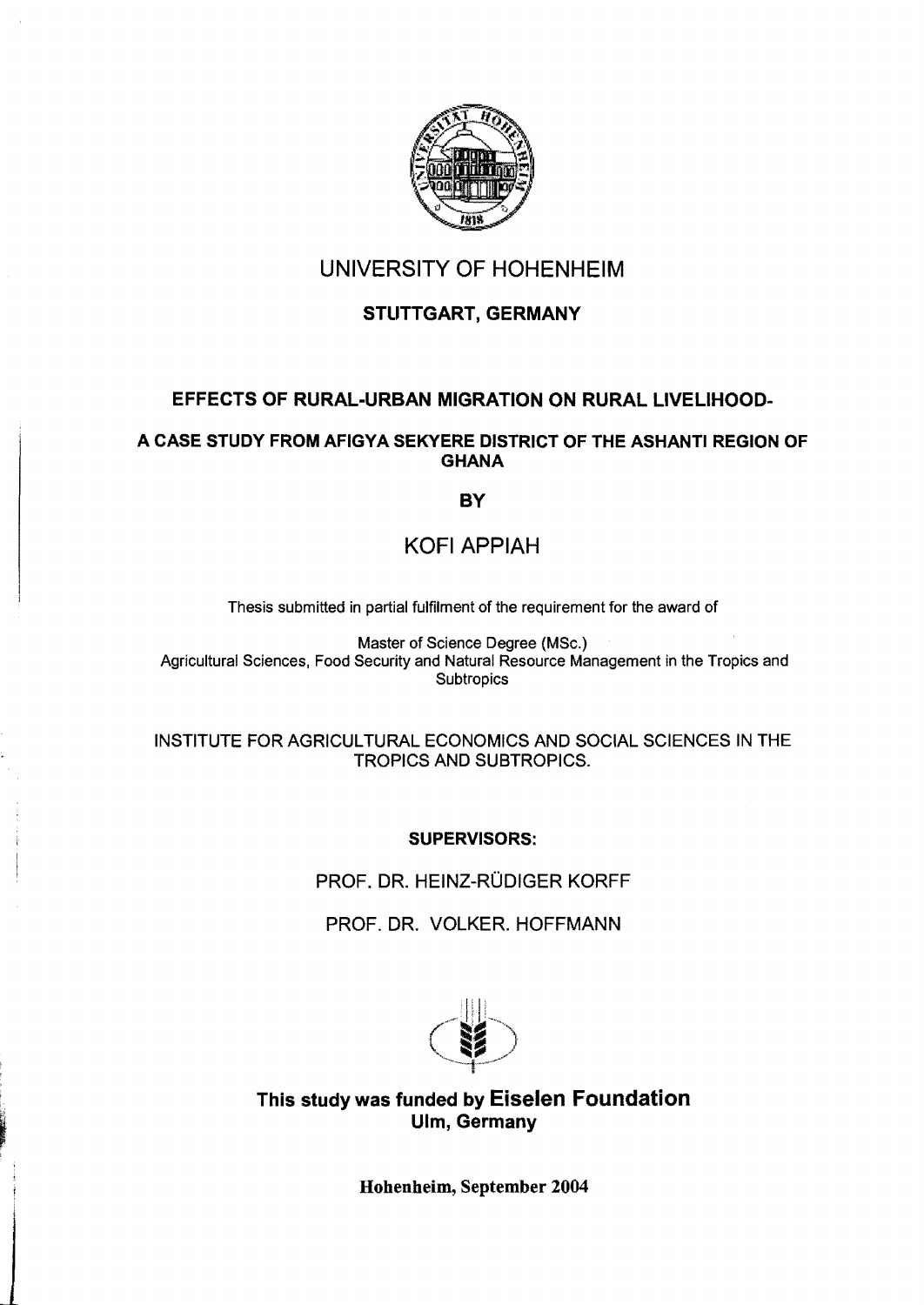### **ABSTRACT**

The study was carried out in two farming communities in the Afigya Sekyere District of the Ashanti Region of Ghana. In all 60 households and their respective migrants were surveyed. Random sampling was used to select the households. The purpose of the research was to find out the effects of rural-urban migration on rural livelihood by analysing the extent to which migrants maintain some connection with the family and kins in their horne communities. These ties involve visiting, exchanging money, goods and useful information between migrants and those at home. The research also sought to find out if the migrants' decision to migrate had been influenced by any person be it friends, nuclear or family member. In addressing this issue the study took into account all the forms and pattern of migration, taking into consideration the various migration directions, economic and information exchanges between migrants and their households and the effects of migration on rural human capital. This will serve as guide to policy makers and NGOs to implement programmes aim at reducing rural poverty and improving living conditions of rural people.

In general, Three main types of migration were identified in the area and these include ruralrural migration, rural-urban migration and international migration. The dominant type was rural-urban migration which constituted about 85% and majority of the rural-urban migrants preferred living in cities than in small towns simply because opportunities in towns were considered to be far more greater. For instance, opportunities to be self employed as "shoe maker" or as a street hawker. Majority of the migrants were of the view that rural poverty as a result of the nature of agriculture was the major force behind out-migration. In an attempt to escape one or more of these problems, some household members used migration as a livelihood strategy. Only few who were better off migrated out of the rural area to enjoy urban life. It was evident from the study that employment or economic related reasons mostly underlay the decision to migrate to a particular place accounting for about 60%. Other reasons for out-migration were education, joining families and spouses, enjoyment of urban social amenities and avoidance of family problems.

Rural-urban migration was affected by age, sex and education. Migration concentrated in the younger ages of 18-30 for both males and females, and forms about 54% of the total migrants and" the reason was that they are economically active segment of the population. The older segment did not actively participate in migration because of their unwillingness to break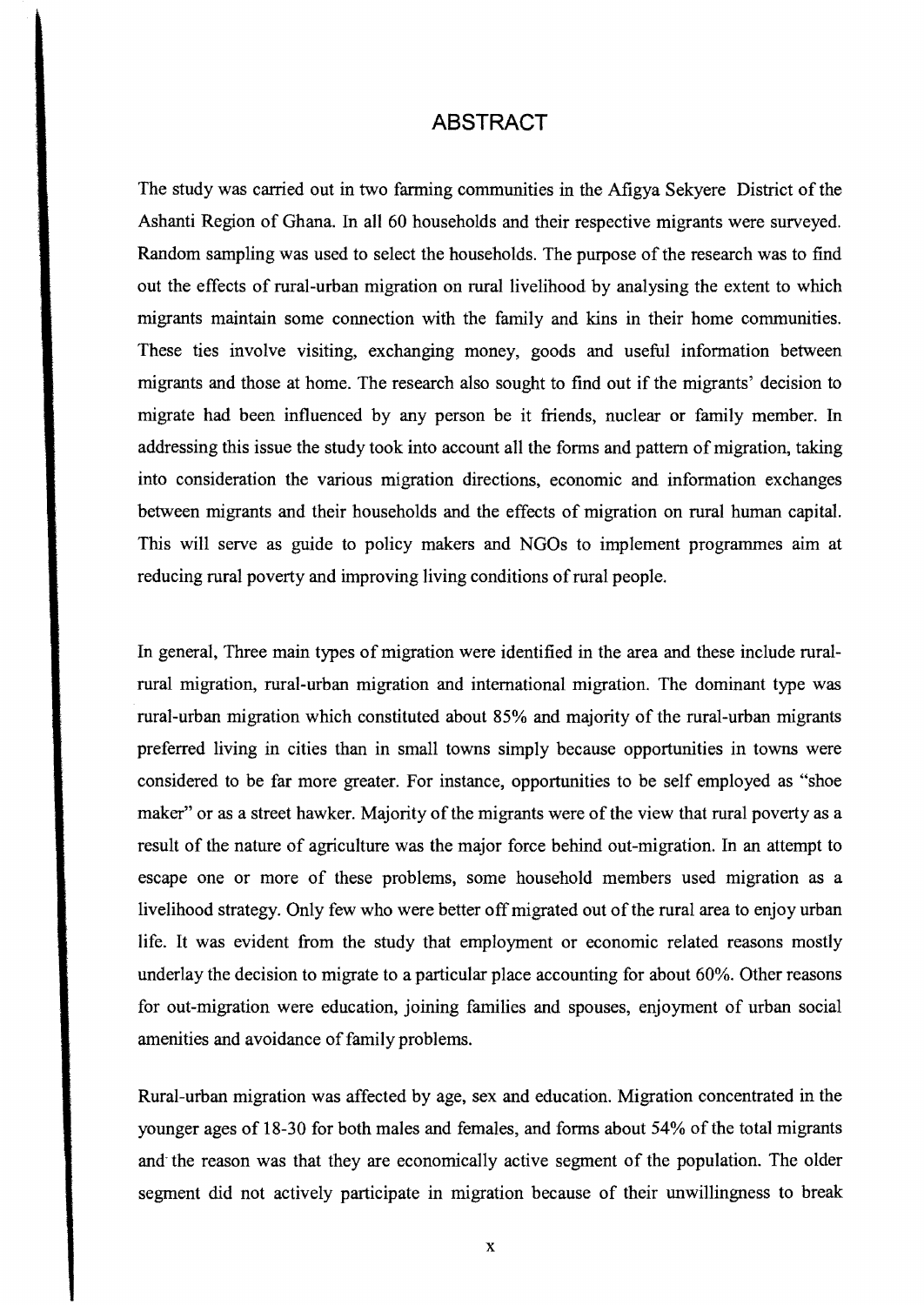family ties. Rural-urban migration was prominent among males than in females because of the fear of prostitution among female migrants and inability of females to adjust to harsh urban conditions during the early stages of migration. Education hastens contacts in cities for people to migrate easily and the more educated are compelled to move to cities for jobs that merit their qualification. Incoming mi grants also received support from friends and relatives already in the urban centres in a form of food, housing and job finding.

The study showed that rural-urban migration had positive effects on rural households' health and education but deprived them of their useful labour. Migrants provided health support to the siek relative in a fonn of paying for hospital bills, drugs and other health related expenses and was seen by many households as a positive contribution of rural-urban migration in improving and saving life of family members. Another area of improving rural human capital was migrants' contribution towards improvement of rural households' children education in supporting them with educational needs and school fees. Migration resulted in loss of labour supply and this invariably deprives the family of the needed manpower in family production. Other households responded to labour shortage by using less labour intensive methods of production like machinery.

The types of economic activities identified between migrants and their households were remittances, partnership fanning and investment. The remittances were in a fonn of money or durable goods like sound system, television sets, video cassettes etc. Remittances were for the upkeep and general welfare of the family which constituted an important means of improving rural households. Through remittances and other forms of contribution both in cash and in kind, migrants have positively supported the development and welfare of both nuclear and extended families. It is worth noting that through such remittances many households are able to cope with whatever situation or difficulties they encounter.

Migrants exchanged information about marketing, production and other issues they considered important with their households. Rural households were able to improve their production and marketing of their products as a result of the information received from migrants. The acquisition of new ideas as well as skills definitely made for the progress and development not only of the migrant's own family but also his community at large. It exerts a positive impact on individual life as weIl as on the social structure of the rural community. It